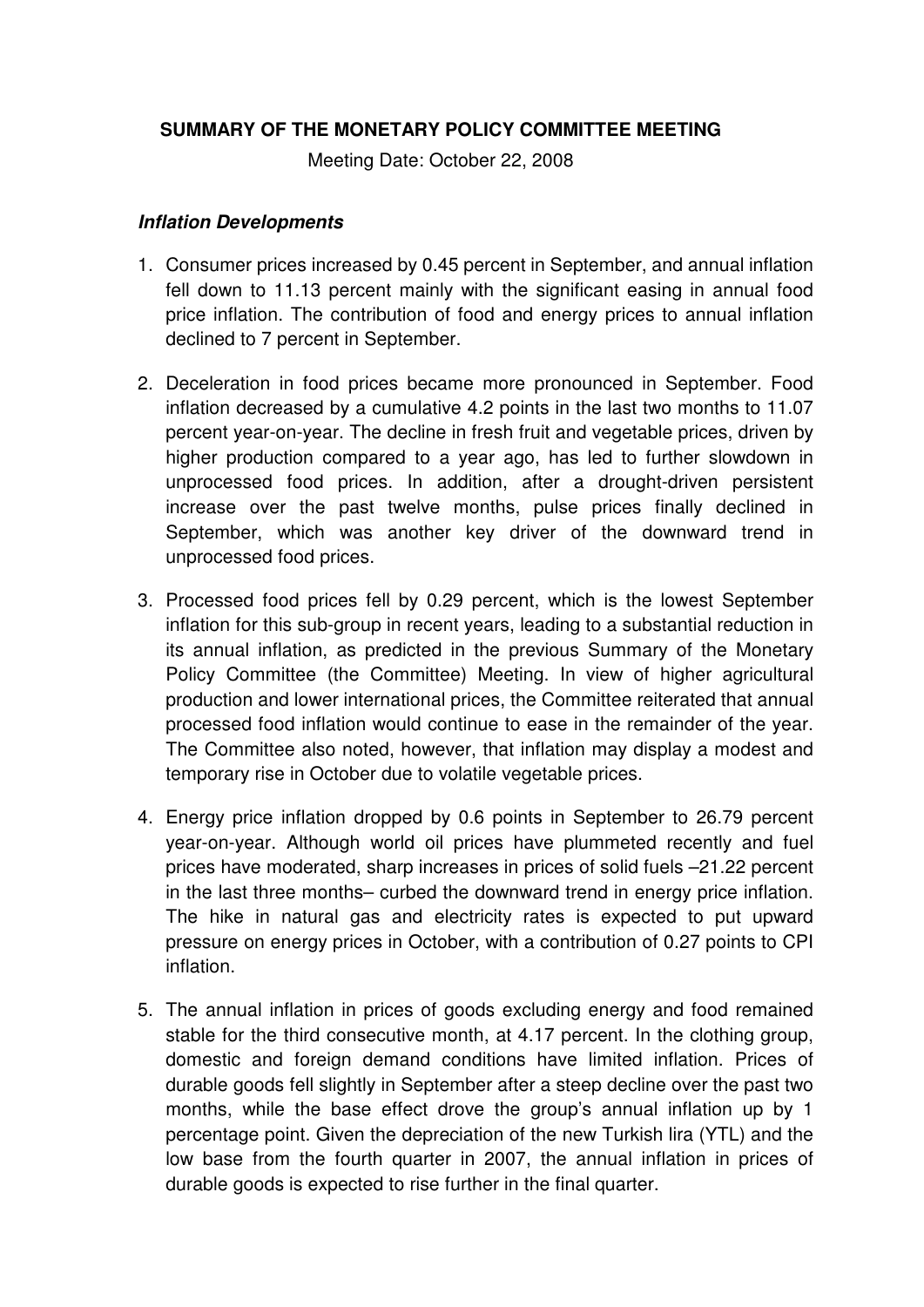- 6. Services inflation continued to increase on the back of rising prices of transport and communication services. Lagged pass-through effects of former upswings in oil prices continued to put upward pressure on prices of transport services via rising school bus rates. Meanwhile, the annual rate of increase in prices for communication services went up to 9.10 percent due to surging fixed-line tariffs and mobile call rates. On the other hand, annual rental inflation remained on a steady decline.
- 7. CPI excluding energy, unprocessed food, tobacco and gold (the H index), went slightly down year-on-year, while inflation measured by the I index, which further excludes processed food prices, increased by 0.2 percentage points. Recently, both indexes have risen at a slower pace in monthly seasonally adjusted terms compared to previous quarters, indicating a slowdown in the underlying inflation.

## **Factors Affecting Inflation**

- 8. Problems in international credit markets and in global economy have continued to put restrain on domestic economic activity. In August, industrial production and manufacturing production dropped by 4 and 5.7 percent, respectively, from a year ago. Production went down in almost all subindustries in August. Data on industrial production in July-August period and on the manufacturing industry tendency survey in September suggest that industrial production contracted in the third quarter. The weakening in domestic and foreign demand will continue to have an adverse impact on the economic activity in the final quarter. In fact, motor vehicles, textiles and clothing exports in the first three weeks of October have displayed a significant fall. Besides, Business Tendency Survey results regarding three-month ahead expectations for sales and stocks of final goods also support the outlook mentioned above.
- 9. Private consumption spending was flat in the third quarter, as suggested by the data on consumer loans, imports of consumer goods, consumption and confidence indices, and domestic sales of automobiles and white goods. The deepening global financial crisis indicates that credit conditions may further tighten. In fact, consumer loan growth for the first three weeks of October confirms this picture.
- 10. Private investment spending continued to slow down in the third quarter. July-August average of both imports and production of machinery-equipment, electric machinery and appliances and other non-metallic minerals was down from a quarter earlier. Meanwhile, domestic sales of heavy commercial vehicles and investment appetite in that industry have declined. In view of the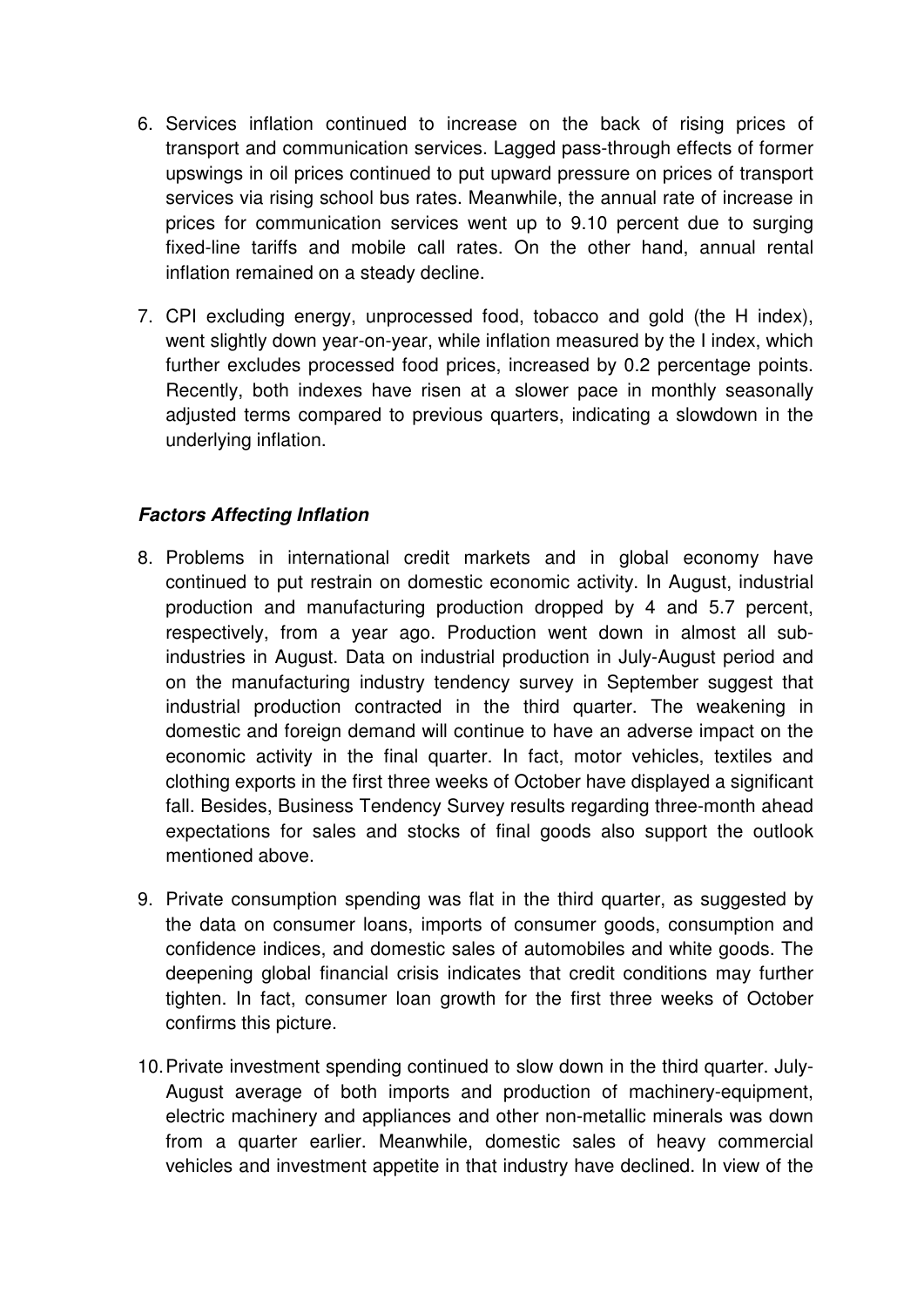global financial turmoil, private investment spending is expected to slow down in the fourth quarter.

- 11. In the second quarter, the moderation in imports had been more significant than that in exports in real terms, resulting in a positive contribution from net exports to growth. With a similar trend in external trade as well as increased tourism revenues, net exports are likely to continue to have a positive contribution to growth in the third quarter. The expected slowdown in the global economic activity, which led to a reduction in import demand, especially in advanced economies, poses a threat to Turkey's export performance for the upcoming period. Although the significantly increased share of exports to non-EU member states and the US signals an increased potential for market expansion, export growth is likely to decelerate in the coming months. Moreover, the softening in domestic demand and the depreciation of the YTL will lead to a marked slowdown in imports in the fourth quarter. Overall, imports are expected to slow down at a faster pace than exports, which will help net exports to support GDP growth.
- 12. In sum, recent readings indicate a significant slowdown in domestic economic activity. Ongoing problems in international credit markets and the global economy will continue to restrain both domestic and external demand. Accordingly, aggregate demand conditions will increasingly support disinflation.

## **Monetary Policy and Risks**

- 13. The meeting agenda included an assessment of the inflation forecasts to appear in the October Inflation Report. The Committee stated that inflationary impact of the recent exchange rate movements would be offset by the favorable outlook in food prices and the sharp decline in oil prices. Therefore, medium term inflation forecasts did not change significantly compared to the previous quarter.
- 14. Inflation is expected to display a limited and temporary rise in October due to volatile vegetable prices, yet continue to decline gradually in the medium term. Accordingly, the Committee at this point does not envision a significant revision in medium term inflation forecasts. However, it should be noted that the intensification of the financial market turmoil requires caution in terms of both the monetary policy and the inflation outlook. In this respect, the Committee decided to keep borrowing rates –the key policy rates– unchanged.
- 15. On the other hand, the Committee decided to lower the lending rates by 50 basis points in order to contain the potential volatility in the short-term interest rates. It was noted that, since overnight rates may move towards the Central Bank lending rates during times of temporary liquidity squeeze in the market,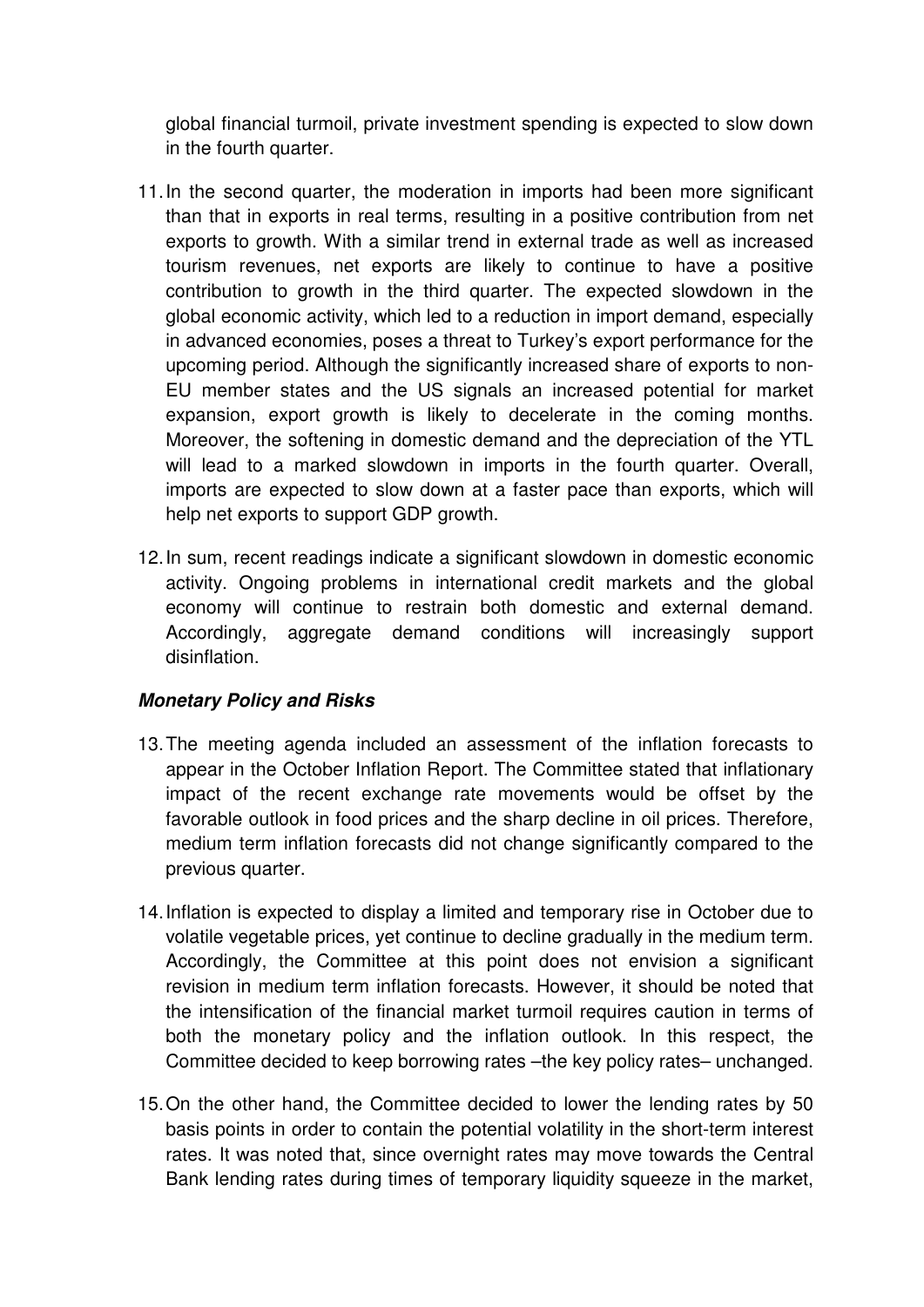narrowing down the margin between Central Bank lending and borrowing rates would reduce the uncertainty regarding the overnight rates. This margin will be narrowed further, the extent of which would depend on liquidity developments.

- 16. The meeting agenda also included an assessment of the developments in the local foreign exchange markets. The Committee emphasized the essence of a liquid foreign exchange market for a healthy financial system, and stated that supporting the liquidity positions of the banks should be the priority under current conditions. The Committee also suggested that raising the transaction limits at the Foreign Exchange Deposit Markets would be helpful in this regard. It was also agreed that other measures could be implemented if needed. In this respect, it was noted that the Central Bank retains the option of conducting foreign exchange sales auctions or direct interventions, should there be unhealthy price movements due to a loss of depth in the foreign exchange markets.
- 17. Looking ahead, credit conditions are expected to continue to tighten in the forthcoming period. Regarding the inflation outlook, these developments create upside risks through potential portfolio movements in the short term, but downside risks through weaker aggregate demand in the medium term. Given the uncertainty surrounding the global economic outlook, monetary policy needs to be flexible on either side. Therefore, future monetary policy decisions will depend on the impact of the ongoing global financial turmoil on the domestic economy.
- 18. Commodity prices continue to be volatile, creating risks to the inflation outlook. Despite the downward revision in projections for food and energy prices, our main scenario is still based on quite conservative assumptions, implying that the risks are on both sides. Should the upside risks materialize, monetary policy will be conducted so as to minimize deviations from the targets. Downward surprises in food and energy prices, on the other hand, will be perceived as an opportunity to bring inflation down at a faster pace than implied by our medium term targets.
- 19. Finally, a critical underlying assumption for the inflation and monetary policy outlook outlined above is that government expenditures and incomes policy will evolve in line with the official projections, and that there will be no further increases in indirect taxes or administered price adjustments, except those required by the automatic pricing mechanisms in place. In particular, this means any needed tightening in the fiscal balance would occur largely through expenditure cuts rather than higher excise taxes. Any deviation from this framework may lead to a revision of the outlook for inflation and monetary policy.